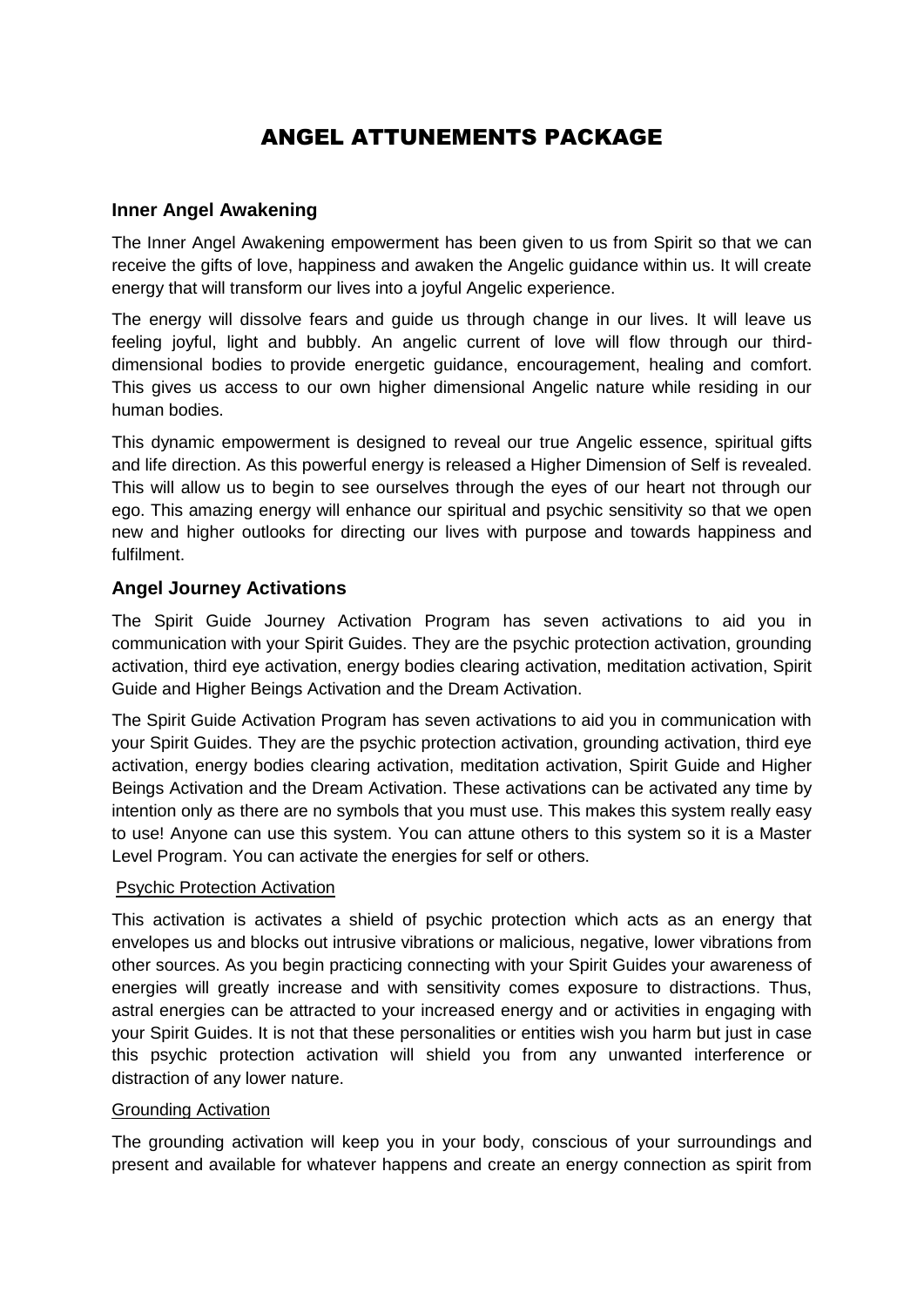your body into physical reality. It will serve to keep the body and energy system safe when you are meditating and making conscious contact with your Spirit Guides. It will also bring power to your process of Guide communication because it will align you as spirit with your physical body so that you can be present and attend to what needs to be done. It will also increase your spiritual and energetic awareness, release unwanted or excess energy, help you direct your energy, enhance your meditations, assist you to be more aware of your path and enable you to have an even greater capacity for experiencing the wonders of the Spirit World.

#### Third Eye Activation

This activation will aid you in meditation giving you heightened awareness and focus, the ability to concentrate. This will also help you in your daily life by aiding you in keeping focused at work or in your daily routine. It will bring heightened awareness so that you are more aware and see things more clearly and sharply. This allows you to bypass the ?ordinary? mind if you will and access a higher state of consciousness. It will lift your senses ? not just vision but what you hear, sense, touch, smell and just know intuitively. It can aid you in seeing Auras, Guides, Angels, Higher Beings, etc. It will bring a higher state of purpose, unfold your power of clairvoyance, bring you greater abilities to focus and concentrate, sharpen intuitive abilities and help you to listen to and recognize your inner voice.

#### Energy Bodies Clearing Activation

This activation will restore balance and harmony to the physical, mental and emotional bodies. It will work to clear any blockages or barriers you have to Spirit Guide Communication. This clearing will remove limiting and false beliefs about communication with your Spirit Guides. This activation will break down barriers to Guide Contact and Communication such as skeptical dispositions, lack of understanding and any inability to accept higher possibilities. This will allow you to be open so that you find it easier and more natural to recognize, accept and acknowledge Spirit Guide communication, bring you a greater scope of understanding and help you leave the lower mind more open to the possibilities of a reality that involves faith and trust rather than one that is more tangible and scientifically proven if you will. This clearing will remove any lack of belief in self, in your ability to establish Guide contact.

#### Meditation Activation

This activation will help you to discipline yourself to begin and maintain a meditation routine inclusive of establishing Guide contact and communication. It will help you to quiet the mind and to hear and listen to the still small voice within you. It will raise your vibrations and energies so that you attract higher vibrations such as Spirit Guides, Angels, Archangels, Ascended Masters and other Higher Beings of Light.

#### Spirit Guides and Higher Beings Activation

This activation will help you to establish a deeper connection with each type of Higher Being whom works with you. These include your Spirit Guides, Angels, and Animal Guides, Guardian Angels, Archangel Team, Ascended Masters team and any other Higher Beings of Light that work with you in any capacity. This activation embodies several activations.

## Dream Activation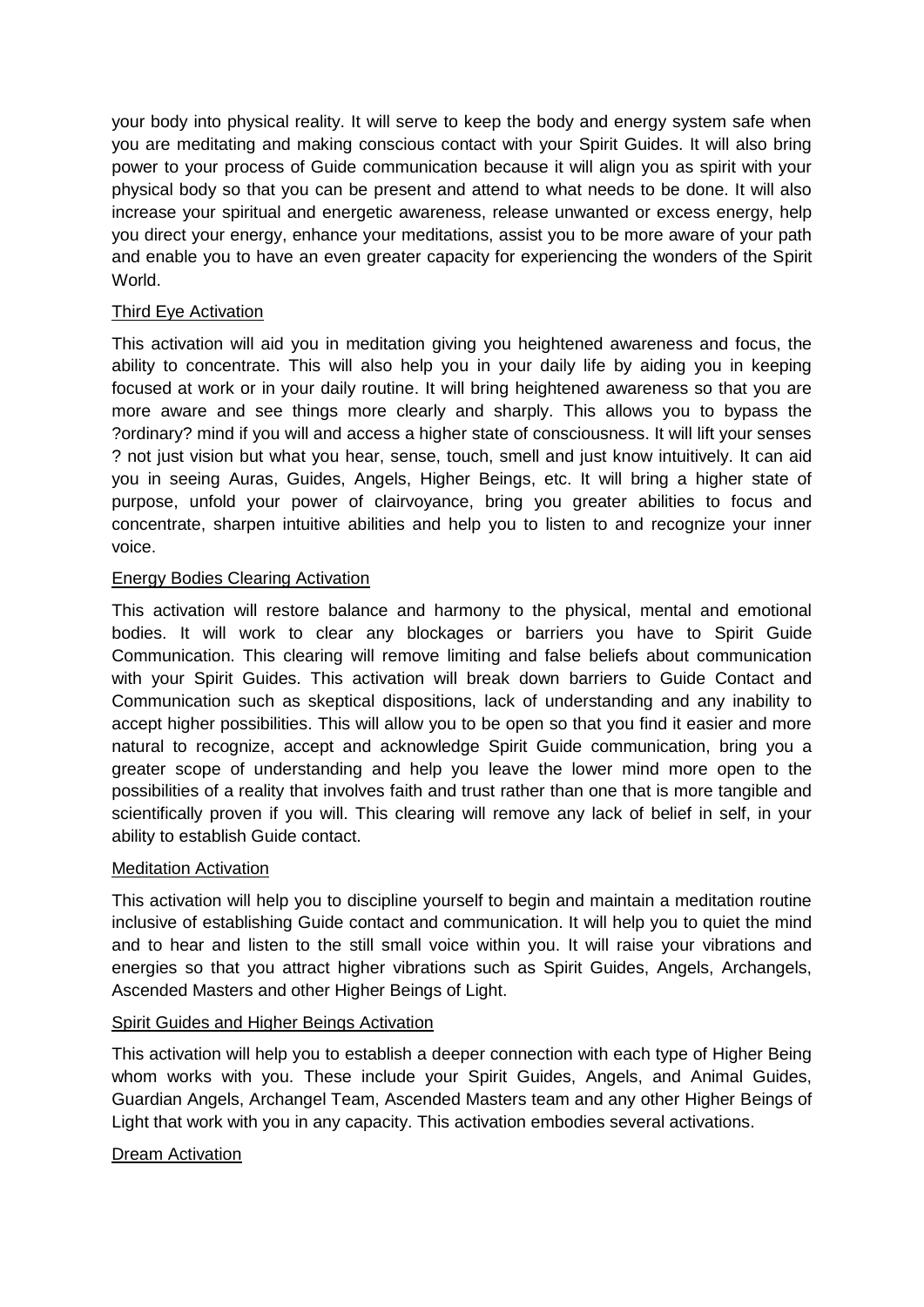This activation will assist you in remembering dreams and visits from Spirit Guides and or Angels or other Higher Beings in your dreams. It enhances your ability to interpret your dreams so that you can retrieve the important Spiritual Messages that are conveyed to you in your dream state.

The manual will provide information about the various types of Spirit Guides encountered, how to communicate with Spirit Guides, keys to successful Guide contact and meditation, ways Guides communicate and more.

## **Angels of the Heart Empowerment**

A beautiful incantation/meditation to activate the angels of love, wisdom and power.

# **Angel Wings**

Angel Wings can be used for protection, transmit love to you for healing, supporting you with development of self-love, and helping you adapt to the new energies.

# **Angel of Space Clearing Empowerment**

The Angel of Space Clearing has come to us with the message that she is with us to support us in clearing negative thought patterns and feelings that may have surfaced. This negative energy can be created when we focus on the negative, past mistakes and regrets. These thoughts and feelings are unconstructive, can cause you to feel confused, stressed and can prevent positive new energies from entering your life. The Angel of Space Clearing asks you to let go, surrender all your cares and worries to her so she can change these negative energies to a positive. This Angel asks us to take time for ourselves, to take time out when we feel pressured or overloaded and to strip everything bare and take all things back to a love basis. If you are feeling these energies, the Angel of Space Clearing suggests you try to find ways to20clear yourself. If your room is cluttered, have a clear out, look at what you really need instead of holding on to possessions. Be charitable to those less fortunate then yourself, for giving will bring its own rewards. Think if you are working yourself too hard. Do I really need to push myself? Can I allow myself to have a rest? For if you take time out, your energy recharges and then new opportunities, ideas and inspiration will come your way.

## **Angel Reiki**

Angel Reiki combines Reiki and the Angels. The Angels are called upon to assist with healing. Angels are both manifestors of God and personifications of that power. They generally do not interact with humans unless they are asked to. Guardian Angels and Archangels so take a particular interest in us humans through assisting and strengthening us.

Angel Reiki will lovingly connect you with the healing power of the angels and with Reiki source energy. Angel Reiki can be used along or in conjunction with Usui Reiki or other modalities.

## **Angels of the Earth Animal Healing**

It is recommended that you be a Reiki Master or/and Kundalini Master to receive this attunement. However, this is only a suggestion. If you have some experience working with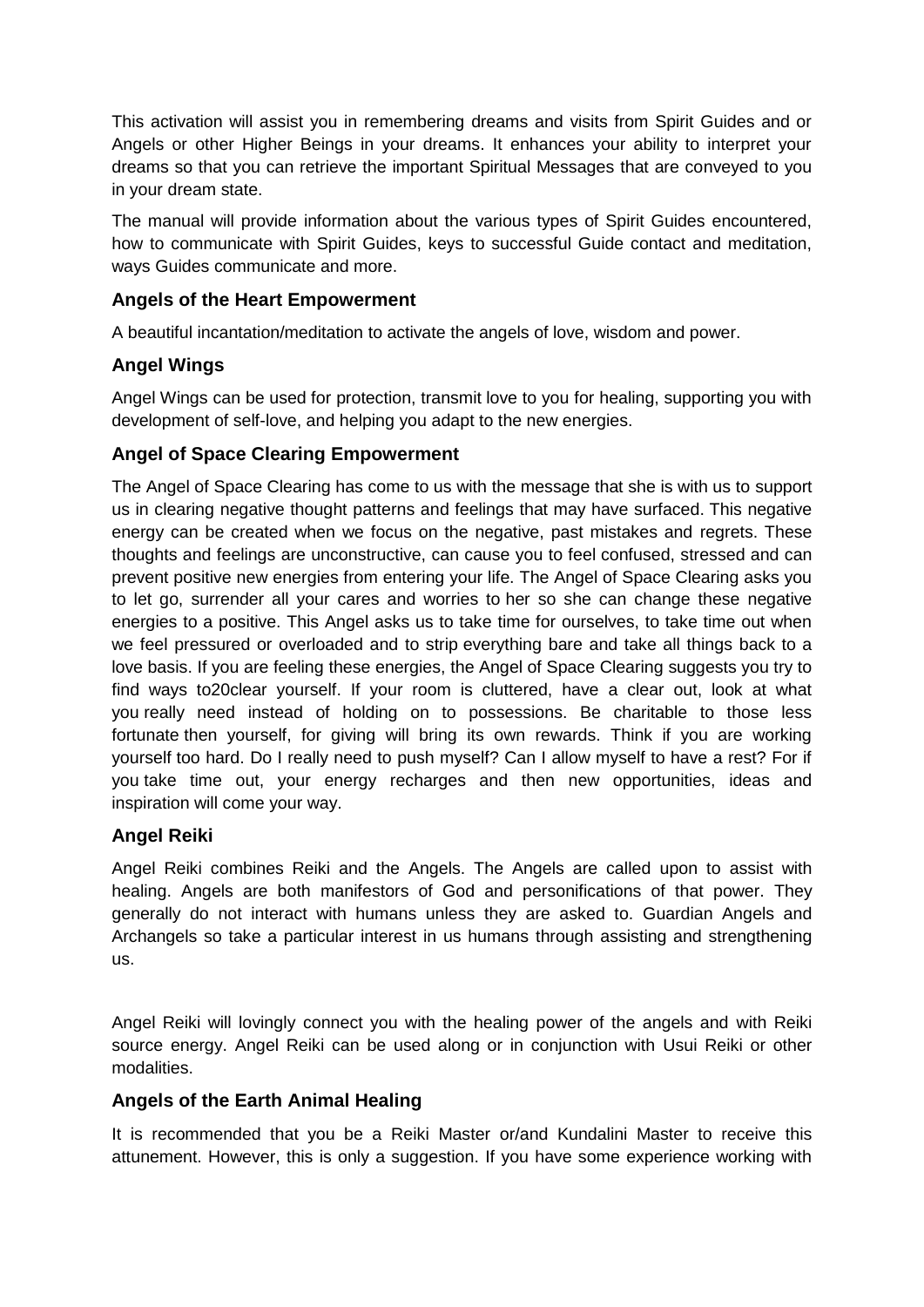energy healing and other reiki systems, then you may still receive this attunement. There are symbols in this system and the energies are of a very high vibration.

This system combines the Divine Earth Energy and power of Archangels to communicate with and heal animals. It calls on Archangels Uriel, Raphael, Michael, and Gabriel to intervene and lend their power to heal animals. Divine Earth Energy is called forth to heal animals in body, mind, and spirit. Your connection with this energy will heighten your telepathic and empathic abilities to both, communicate with animals and heal animals. During the attunement to Angels of the Earth Animal Healing, you will be attuned to all of the energies of this system and the 2 symbols, which will greatly heighten your abilities to perform any and all of the techniques in this manual.

Angels of the Earth teaches several techniques for communicating with animals, and healing animals. You will learn some reasons why animals become ill, and some information about the life path purpose of animals. You will also learn Telepathic Communication with Animals, Healing with Visualization and Angels, Hands on Healing, 2 symbols for animal healing with description of how to use them and how to draw them, Cancer or Tumours, Clearing Chakras in Animals, Crystal Healing in Animals, Clearing the Aura in Animals, Healing Emotional Distress in Animals, Psychic Surgery, Healing Pain and Swollen Joints in Animals, Helping an Animal Cross over and more.

You will be attuned to Master level and can pass this attunement to others. The manual is 16 pages long and includes 2 variations of the healing symbol Linda was given by Spirit to use with this reiki system.

#### **Venus Angel Attunement**

enus Angel Attunement to facilitate our connection with Divine Awareness, provide access to the Ancient Wisdom Teachings in the Universal Storehouse of Knowledge, the Venus Angel Attunement opens a clear channel of communication to Angelic Realms. Works wit the Venus Angel energy over the thymus gland, located between the throat and heart, aids in alignment of our energetic bodies with the Original Blueprint for Soul Evolution contained in the individual's Star Seed.

Venus Angel Attunement is a powerful tool to transmit healing energies and to attune the bearer to the higher vibrational frequencies of spiritual realms, which exist beyond the visible spectrum of light. The Venus Angel Attunement amplifies the energy of thoughts and emotions, and can be used to facilitate communication with Angelic Realms, with spiritual guides and teachers, and with other sensitive individuals around the world.

The Venus Angel Attunement very useful for physical healing, rejuvenation, meditation, and spiritual development.

This energy can works stands alone in the healing session or may also combine with the other energy systems.

The Beautiful Angelic Cellular Healing manual incorporates Angelic Healing at the cellular level. The Universe provides ALL for us.